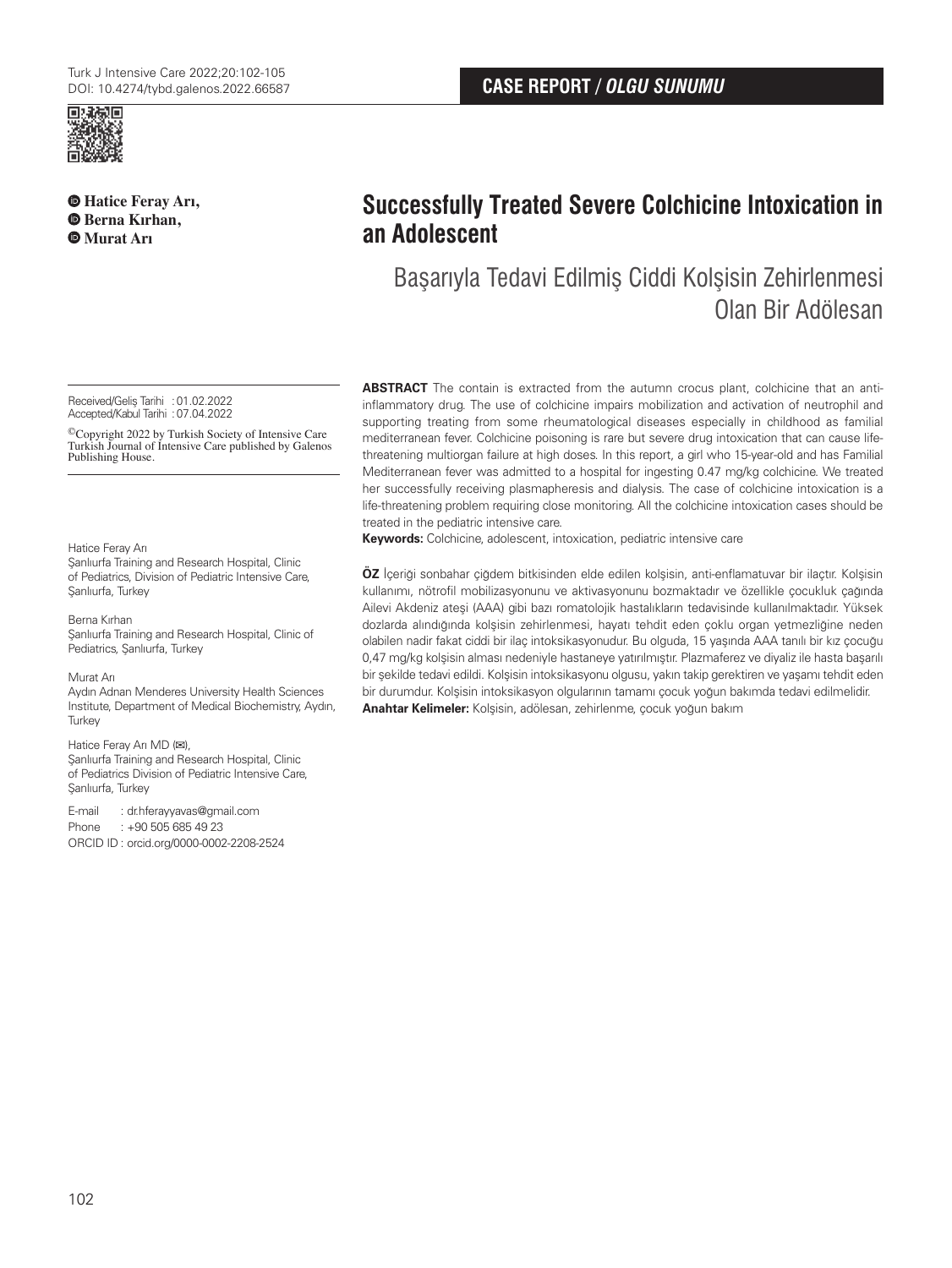# **Introduction**

The contain is extracted from the autumn crocus plant, colchicine that an anti-inflammatory drug. The use of colchicine is impairing mobilization and activation of neutrophil and supporting to treat from some rheumatological diseases especially in childhood as Familial Mediterranean fever (FMF) (1,2). Colchicine poisoning has severe complications that can occur after ingestion. Accidentally or suicidally using overdose, must be closely monitoring and treatment in intensive care unit because of high risk of mortality (3). In our case report, we present successfully treated severe colchicine intoxication ingested in fatal dosages with observed all phases of intoxication.

# **Case Report**

A previously diagnosed FMF patient 15-year-old and 60-kg-weight girl was admitted to the pediatric emergency department after ingesting 56 of her colchicine tablets which each of the 0.5 mg. After questions about her medical history, it has been learned that she ingested these tablets before 24 hours. At the time of admission, she had a nausea and stomach ache and her heart rate was 102/min, respiratory rate 12/min, blood pressure 102/57(69) mmHg. Glasgow coma scale was 15. Her body temperatures were 36.5 °C, oxygen saturation 100% in room air, capillary refill time was under 2 seconds (sec). There was no abnormal finding in her skin, extremities, chest and abdomen. Arterial blood gas examination, pH: 7.30, pCO<sub>2</sub>: 32, HCO<sub>3</sub>: 16.3, lactate: 3.6 and additional blood test results were as follows: her complete blood count white blood cell was 19,600×103/mm3, her haemoglobin was 9.4 g/dL, total platelet count was 156×103/mm3 ; serum urea/creatinine was 44/1.11 mg/dL, serum sodium/potassium was 139/3.9 mEq/L, aspartate transaminase/alanine aminotransferase was 49/36 U/L, glucose was 150 mg/dL, international normalized ratio: 2.6, prothrombin time: 29 sec, activated plasma thromboplastin time: 46.7 sec, creatine kinase: 560U/L and lactate dehydrogenase: 3600 U/L. The patient was admitted to pediatric intensive care unit (PICU) for close monitoring and treatment. Because of the fatal dosage of colchicine tablets ingestion (0.42 mg/kg), we planned high volume plasmapheresis and then beginning continuous veno venousus hemodiafiltration (CVVHDF). In the 40<sup>th</sup> hour of CVVHDF, anemia, neutropenia and thrombocytopenia were developed and excessive menstrual bleeding occurred. Appropriate blood product support was provided and prophylactic broad-spectrum antibiotics were started. Daily intermittent hemodialysis was begun for four days. On the 7<sup>th</sup> day of admission agitation, hypertension, and then seizure was occurred. Her brain computed tomography was normal but her magnetic resonance (MR) scanning reported that bilateral asymmetrical cortical-subcortical pathological signal changes are observed in the bilateral posterior parietal and occipital regions. It was evaluated in favor of posterior reversible encephalopathy syndrome (PRES) (The remarkable appearance of the lesions is detected on her cranial MR imaging scanning in Figures 1 and 2). Antiepileptic and antihypertensive treatment were begun. On the  $12<sup>th</sup>$  day admitted to PICU, her coagulopathy, renal and hepatic failure, bone marrow suppression findings and neurological symptoms completely healed, but alopecia developed, she was given to general pediatrics. The patient informed consent form was obtained from her parents.

## **Discussion**

Colchicine poisoning is a rare but severe drug intoxication because of fatality. It can cause life-threatening multiorgan failure at high doses. Especially who had a treatment for their rheumatological diseases are used colchicine and suicidally ingested. The half-life of colchicine has a 9-16-hour and the therapeutic index is narrow (4).



**Figure 1.** T2W scanning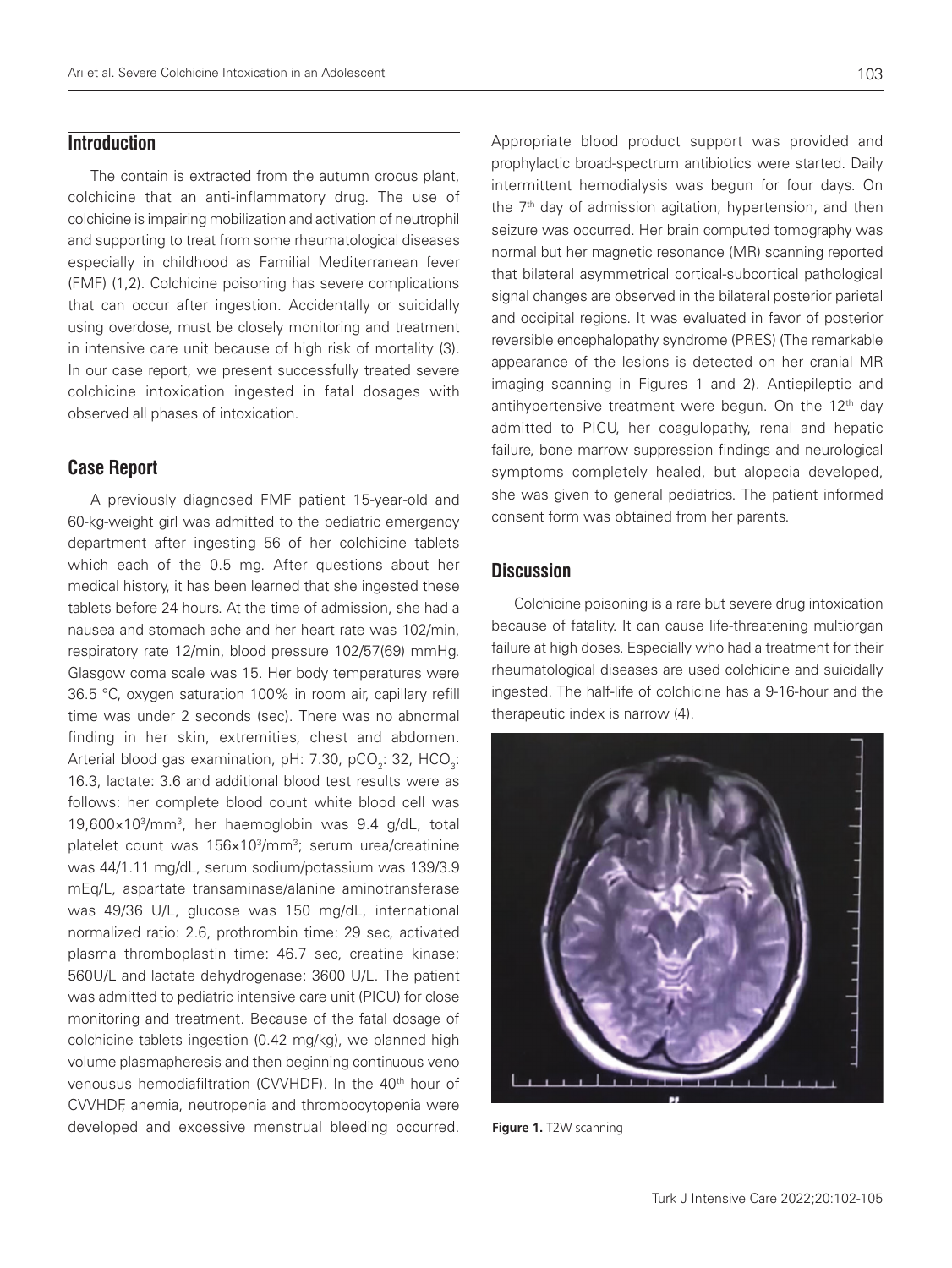**Figure 2.** FLAIR scanning, the remarkable appearance of the lesions is detected on cranial magnetic resonance scanning, bilateral asymmetrical cortical and subcortical T2W/FLAIR pathological signal changes are observed in the bilateral posterior parietal and occipital regions

In literaturally, it has been reported, minor toxicity like mild gastrointestinal system symptoms developed with <0.5 mg/kg. The dosage from 0.5 to 0.8 mg/kg results of oral intake has a major toxicity with myelosuppression and multiorgan failure, so >0.8 mg/kg can be lethal (4,5). Mortality is correlated with the timing of drug ingestion and admission time of hospital (6). The prognosis of colchicine intoxication is associated with ingestion dose and the admission time after ingestion. In the adults studies was reported that, under 0.5 mg/kg ingestion dose patients can be recovered 100%. On the other hand in the literature, the children who ingested 0.37 and 0.6 have died (2,7). Our patient ingested 0.47 mg/ kg colchicine 24 hours before admission and she had severe effects on organs during all the phases of intoxication. Although these effects we treated her successfully without any persistent disease.

Acute colchicine poisoning has three clinical phases which are likely to include all the clinical phases of our patient. The 1<sup>st</sup> phase which in first 24 hours after drug ingestion includes: gastrointestinal symptoms, hypovolemia, hypotension and leukocytosis. In the  $2<sup>nd</sup>$  phase, (1-7 days) multiple organ failure occur (cardiac, neurological, repiratory and renal). In this phase unconsciousness, hematologic problems and disseminated intravasculary coagulopathy, ion imbalances, metabolic acidosis, dysrhythmias, and systemic

collapse can be seen. The supportive management is important for the good outcomes. After second phase, if the patient lives, in the third phase is observed getting better of organ failure in 3 to 4 weeks from ingestion of colchicine (8).

The case of colchicine intoxication is a life-threatening problem requiring close monitoring. All of the colchicine intoxication cases should be treated in the PICU. Because of not having effective antidote, supportive treatment is recommended. Gastric lavage and activated char coal administration is recommended in the first 60 min from ingestion. If shock and multiorgan failure are developed, it can be given fluid resuscitation and inotropic agents (5). Although hemodialysis and hemoperfusion treatments are ineffective because of extensive volume distribution, if it is necessary, plasma exchange and CVVHDF can be initiated (2,9). In our case report, although she was late for elimination treatment because of the late hospital admission time, we treated her successfully with plasmapheresis, continuous hemodiafiltration, and then intermittent hemodialysis.

PRES is a clinical and radiological diagnose with acute neurological symptoms like headache, epileptic/nonepileptic seizures and some different neurological deficits (10). It is reported that the mechanism of that is a problem of dysregulated perfusion. Many studies suggest up to 55% of these have renal failure and hypertension (11). Our case had a FMF before intoxication and this disease may be caused proteinuria and cellular renal effects, but we did not have any data certainly which can trigerred secondary hypertension. The aim of initiating plasmapheresis, CVVHDF and intermittent hemodialysis in this case was drug elimination, there was no sign and symptoms about new developed and/ or past history of renal failure.

Colchicine poisoning is a rare but high mortality drug intoxication. It can cause life-threatening multiorgan failure at high doses. Mortality is correlated with the timing of drug ingestion and admission time of hospital. Although hemodialysis and hemoperfusion treatments are ineffective because of extensive volume distribution, if it is necessary, plasma exchange and CVVHDF can be initiated.

## **Ethics**

Informed Consent: The patient informed consent form was obtained from her parents.

Peer-review: Externally peer-reviewed.

### Authorship Contributions

Surgical and Medical Practices: H.F.A., B.K., Concept: H.F.A., M.A., Design: H.F.A., M.A., Data Collection and/